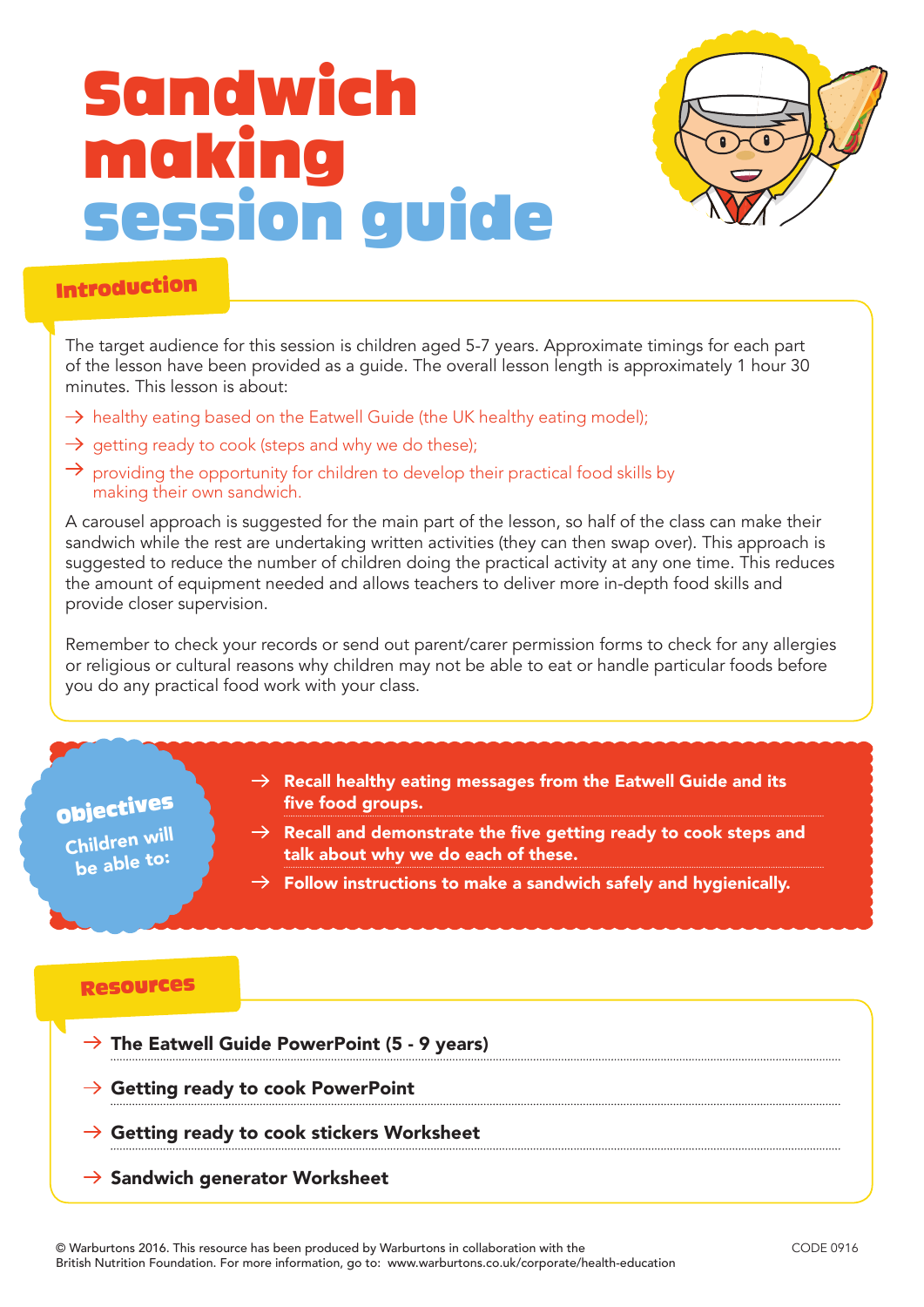## Sandwich making resources

(for a class of 30 children with 15 working at a time)

## Equipment

- $\rightarrow$  Antibacterial spray
- $\rightarrow$  Washing up liquid
- $\rightarrow$  Washing up bowl with hot water (add some washing up liquid to this for the children before they begin washing up). The washing up bowl can rest on a table covered with a clean table cloth if the classroom sink area is not suitable/hygienic for food work
- $\rightarrow$  Tea towels x 3-4
- $\rightarrow$  Cling film
- $\rightarrow$  Cloths x 2
- $\rightarrow$  Sponges x 2
- $\rightarrow$  Table cloths (plastic one large one, or several to cover the long table)
- $\rightarrow$  Aprons x 15
- $\rightarrow$  Chopping boards (small) x15
- $\rightarrow$  Table knives x15
- $\rightarrow$  Small scissors (kitchen) x15
- $\rightarrow$  Plastic plates x6 (for setting out ingredients)
- $\rightarrow$  Small plastic bowls x6 (for setting out ingredients)
- $\rightarrow$  Spoons (dessert) x6 (for serving)
- $\rightarrow$  Tongs (small) x2 (For serving ham)
- $\rightarrow$  Paper plates x30 (if eating straight away or 30x sandwich bags and sticky name labels if refridgerating for eating later in the day)

## Tips

Just had or about to have lunch? You can pack and refrigerate the sandwiches for later or make a 'half sandwich' using one slice of bread folded over.

Can't find any small kitchen scissors? Small kitchen scissors can be general children's scissors but new ones should be bought specifically for food work and used only for this purpose. Choosing a colour different than those usually used in school will help to draw this distinction. These should be cleaned, dried and packed away after each cooking session so they are not accidentally used for other activities. Check the scissors regularly to make sure they stay in good condition. Rusty or damaged scissors should be disposed of.

Class experienced with handling food? If your class is quite experienced working with food, you could leave some of the ingredients unprepared and allow the children to prepare these in pairs so one child works and the other watches to check it is being done safely. Children could try the following:

- $\rightarrow$  grating some carrot or cheese (using a box grater);  $\rightarrow$  slicing some cucumber (using a table fork to secure the cucumber and a vegetable knife to slice it);
- $\rightarrow$  including additional ingredients to be prepared (celery to be sliced with the fork secure and vegetables knife).

### Ingredients

- $\rightarrow$  30 bread rolls or 2 x large sliced loaves
- $\rightarrow$  Washing up liquid
- $\rightarrow$  2 x iceberg lettuces (stem removed, leaves separated, washed, patted dry)
- $\rightarrow$  2 x cucumbers (washed and sliced)
- $\rightarrow$  4x pepper (washed, deseeded and sliced into rings)
- $\rightarrow$  1 x canned sweetcorn, large can (drained)
- $\rightarrow$  1 x Cheddar cheese, large block (grated)
- $\rightarrow$  2 x canned tuna in spring water (drained)
- $\rightarrow$  1 x low fat mayonnaise, small jar
- $\rightarrow$  4 x ham packs (sliced)
- $\rightarrow$  1 x hummus pot

Note: These ingredients will be for both groups of 15 so only put out half of them for the first group. The ingredients are suggestions only. You may decide to provide less or more options and save the other half for the second group.



### Advanced preparation

- $\rightarrow$  Tables put half the classroom tables together to form a long table where 15 of the child can work at the same time
- $\rightarrow$  Cover these tables with one large or several smaller table cloths
- $\rightarrow$  Wipe the table cloths with antibacterial spray
- $\rightarrow$  Set out the 15 chopping boards, pairs of kitchen scissors and table knives where each child will sit
- $\rightarrow$  Arrange the sandwich fillings as follows and space these out along the middle of the table:
	- $\rightarrow$  4 x plates of salad items (lettuce leaves, cucumber slices, pepper slices);
	- $\rightarrow$  2 x bowls of sweetcorn serving spoon in each:
	- $\rightarrow$  2 x bowls of grated cheese serving spoon in each;
	- $\rightarrow$  2 x bowls of tuna (combined with a small amount of mayonnaise to moisten for palatability) – serving spoon in each;
	- $\rightarrow$  2 x plates of ham small pair of tongs with each.

Note: Ingredients for the first group can be set out on the table just before the start of the lesson but should be covered, e.g. with cling film. Store the ingredients for the second group covered in the refrigerator until they start their session or in a cool bag (with an ice pack) in the classroom.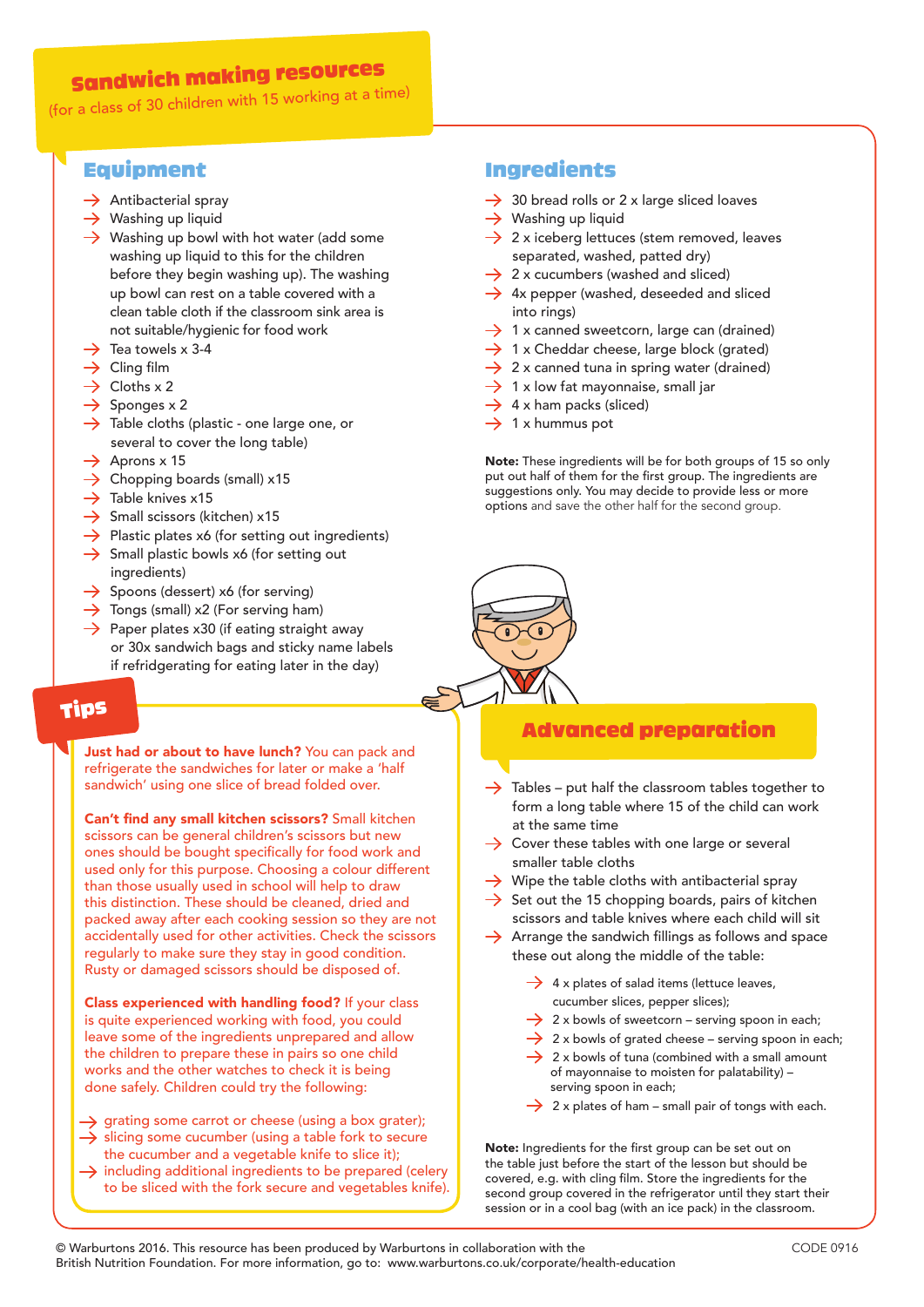## Lesson plan

**Healthy eating** 



## Introduce the Eatwell Guide

(use The Eatwell Guide PowerPoint)

Use the PowerPoint to help you cover the following information:

- $\rightarrow$  the number of food groups and the foods each group contains;
- $\rightarrow$  size of the groups and what this means regarding the amount which should be eaten (plenty from the two largest groups and some from the smaller groups, with only a little from the smallest group);
- $\rightarrow$  we need a variety of foods from within each group to get everything our body needs;
- $\rightarrow$  how much we need to drink each day;
- $\rightarrow$  food and drinks not needed for health;
- $\rightarrow$  ask children what they had for breakfast and how this would fit into the Eatwell Guide. What food groups they will need to eat from during the rest of the day to achieve a balance?

## Getting ready to cook

## Discuss the five getting ready to cook steps

#### (use the Getting ready to cook PowerPoint)

Explain that before we prepare or cook food we have to get ourselves ready so we handle food hygienically. This is so what we make is safe to eat.

Look at the images one at a time and talk about what is being done and why it needs to be done. Refer to the Getting ready to cook in a primary school classroom Guide (Preparing the children) for more information about why each step should be undertaken. The guide is available at :www.warburtons.co.uk/corporate/health-education

You could ask for a volunteer to come to the front and model how to do each getting ready to cook step. Get the whole class to mime to each step. Spend extra time discussing how to wash and dry hands properly:

- $\rightarrow$  use warm water and hand wash or soap;
- wash the palms, backs of hands, wrists, between the fingers, the thumbs and around the nails; rinse;
- $\rightarrow$  dry hands thoroughly especially between fingers.

Model how to put on an apron. This could be a chance to ask the children who are able to tie bows – these children could be your 'helpers' when the class get ready to cook.

mins

to

### You may wish to use some of these resources to extend your sandwich making work.

What's in a healthy sandwich Worksheet

Extra optional resources

Where does my sandwich come from Worksheet

Design a sandwich Worksheet

Cheese salad sandwich Recipe

10 mins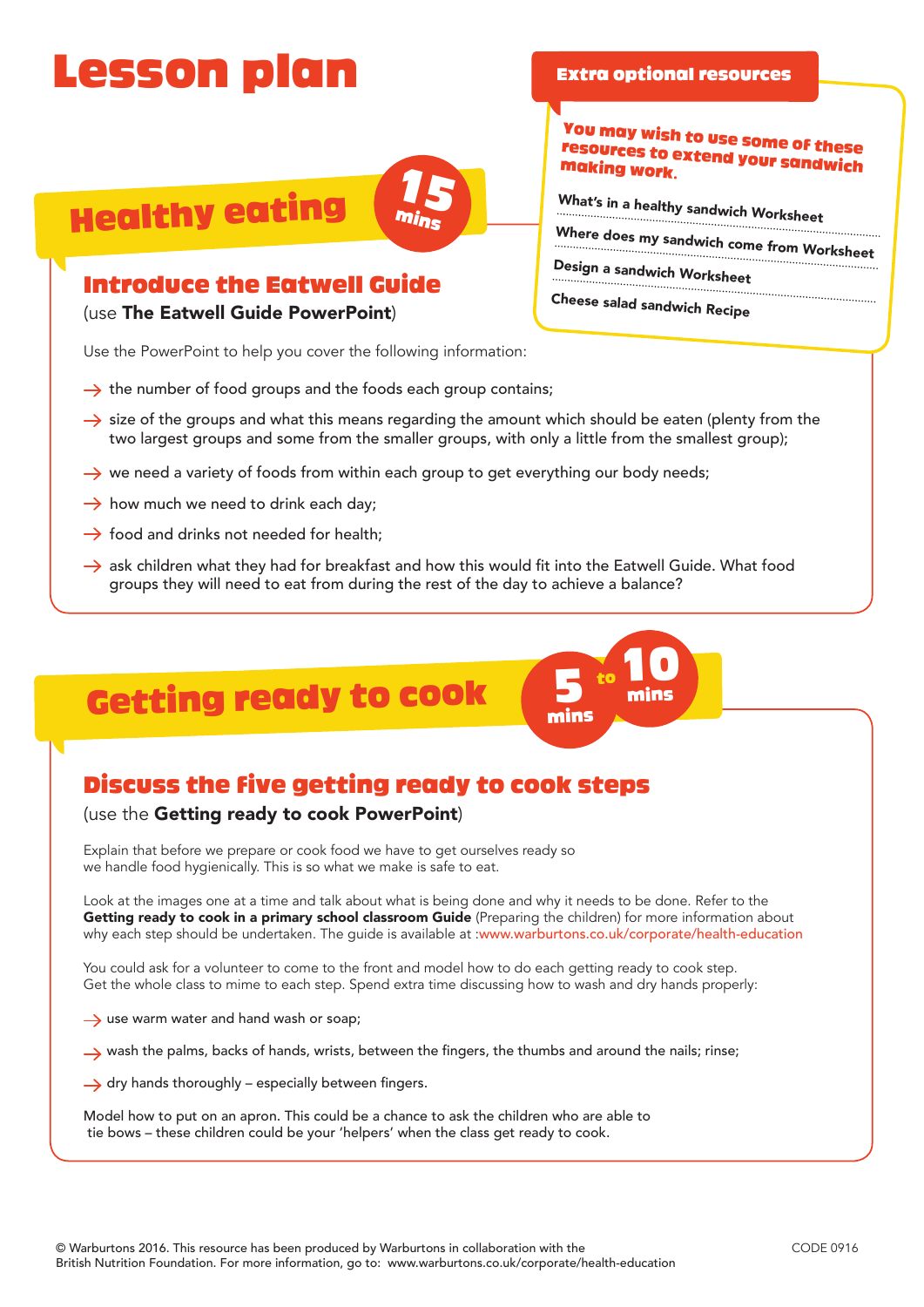## Get practical



## Divide the class into two.

Half the class should work on activity (A) and half on (B). After 20 - 30 minutes the class should swap activities.

## (A) Paper activities

Children can focus on one of these activities or both.

#### Getting ready to cook stickers Worksheet:

Display the five getting ready to cook steps (available on the Getting ready to cook PowerPoint). Provide the children with the Getting ready to cook stickers Worksheet. Ask the children to design a sticker for each of the five steps. Emphasise that these should be simple and clear so people can easily see the image and remember the step. You could make the sticker designing into a competition with the winners being allowed sticky labels to draw their winning designs on so they become real stickers! Perhaps they could do their designs on the computer and print them onto sticky labels.

#### Sandwich generator Worksheet:

Provide the children with the **Sandwich generator Worksheet** and dice. Task them to generate and record three sandwiches. If they have time, they can create their own generator with new bread and filling possibilities or a generator for breakfast or an evening meal.

## (B) Sandwich making activity

Ask children to get themselves ready to cook. Re-cap the steps and the order in which they should be completed.

Explain to the children that they will be making a healthy sandwich. Their sandwich should include a filling, i.e. a food from the Beans, pulses, fish, eggs, meat and other proteins group or the Dairy and alternatives group, and at least two salad ingredients (from the Fruit and vegetables food group). You may wish to display the Healthy sandwich checklist Sheet.

### Demonstrate how to make a sandwich:

- Show how to use a small amount of spread to evenly cover one or both sides of the roll or slice of bread and into the corners. Explain to children that spread is not needed if a moist filling or dressing is being used, e.g. hummus, mayonnaise (in tuna). If they prefer not to have spread, they can leave it out.
- $\rightarrow$  Show them how to use their kitchen scissors to snip the lettuce leaves, cucumber and pepper in to smaller pieces to be added to their sandwich.
- $\rightarrow$  Explain that they should then choose a filling, e.g. cheese, ham, hummus.
- $\rightarrow$  Demonstrate that all the ingredients should be placed on one side of the roll or slice of bread and distributed across the surface.
- $\rightarrow$  Close the roll or sandwich. Sandwiches can be cut with a table knife. Children can use the bridge technique and cut across half their sandwich, then rotate their chopping boards to cut across the other half.